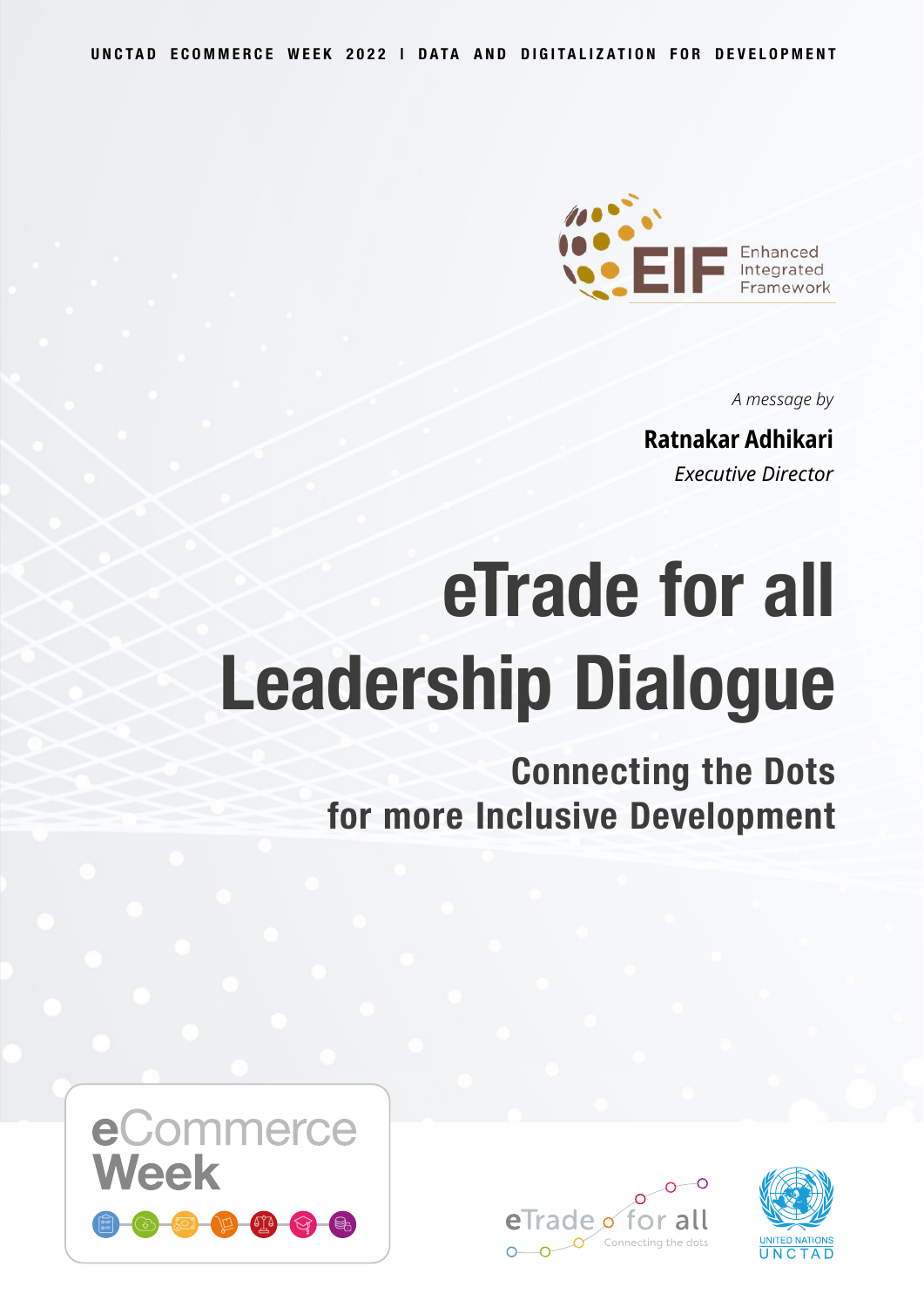# **Unlocking e-commerce in LDCs: Governments hold the key**

E-commerce is here to stay. When the [Enhanced Integrated Framework \(EIF\)](http://Enhanced Integrated Framework (EIF)) first got involved in the UNCTAD [eTrade Readiness Assessment for Samoa](http://eTrade Readiness Assessment for Samoa) in 2017, we did not envisage that e-commerce would become so ubiquitous, so fast. Five years and a global pandemic later, economies are increasingly relying on digital commerce and the data economy. It is an incredible leap for innovation and connectivity. But with every great, fast leap forward, we need to look around to make sure we leave no one behind.

Working with least developed countries (LDCs), it is EIF's job to make sure that they can benefit from the same opportunities e-commerce affords the rest of the world. Currently, the level of e-commerce in the LDCs [is the lowest in the world.](http://is the lowest in the world) Our work with UNCTAD supporting nine eTrade Readiness Assessments and as an eTrade for all partner has contributed to helping LDCs harness e-commerce opportunities.

### **Transforming eTrade recommendations into action**

Our contribution to this process has been to work directly with governments to support the formulation of national e-commerce strategies and policies. [Studies](http://Studies) have shown that such strategies encouraging digital payments or supporting skills development trainings for both enterprises and workers allowed countries to be better prepared to face economic shocks.

Our experiences in Senegal, Cambodia, Rwanda and Vanuatu have clearly confirmed that working with governments is a critical part of making e-commerce more accessible to citizens and allowing it to flow across borders. In Senegal, we worked with the government to develop their national e-commerce strategy. Published in October 2019, the strategy [enabled the country to fast-track measures](http://enabled the country to fast-track measures) to ease access to essential goods and services during the pandemic.

Cambodia also provides an excellent example of how a comprehensive government strategy on e-commerce can help support the shift toward digital trade. Launched in July 2020, the Cambodia Go4eCam strategy set up a [national e-commerce platform](http://national e-commerce platform) to help Cambodian businesses go online. Government support to help set up this initiative and support small businesses has been vital to its [success.](http://success)

Currently, we are working with the government of Rwanda on establishing their national e-commerce policy. The development of the policy has informed the inclusion of e-commerce related articles in the country's intellectual property law. This work is also linked with the revision of their competition and consumer protection law. All these instruments are vital to ensure that e-commerce is supported by laws and regulations, and can flourish in Rwanda.

Finally, compliance to international legislative requirements like postal requirements is central to ensure that e-commerce can flow across borders. Our work in Vanuatu has led us to collaborate with UNCTAD [and UPU](http://collaborate with UNCTAD and UPU) on an innovative universal data communication and processing platform between customs and postal services. This will ensure Vanuatu can comply with new legislation brought in by the US, EU, China, and others that seeks to address the fast-growing volumes of cross-border e-commerce shipments.